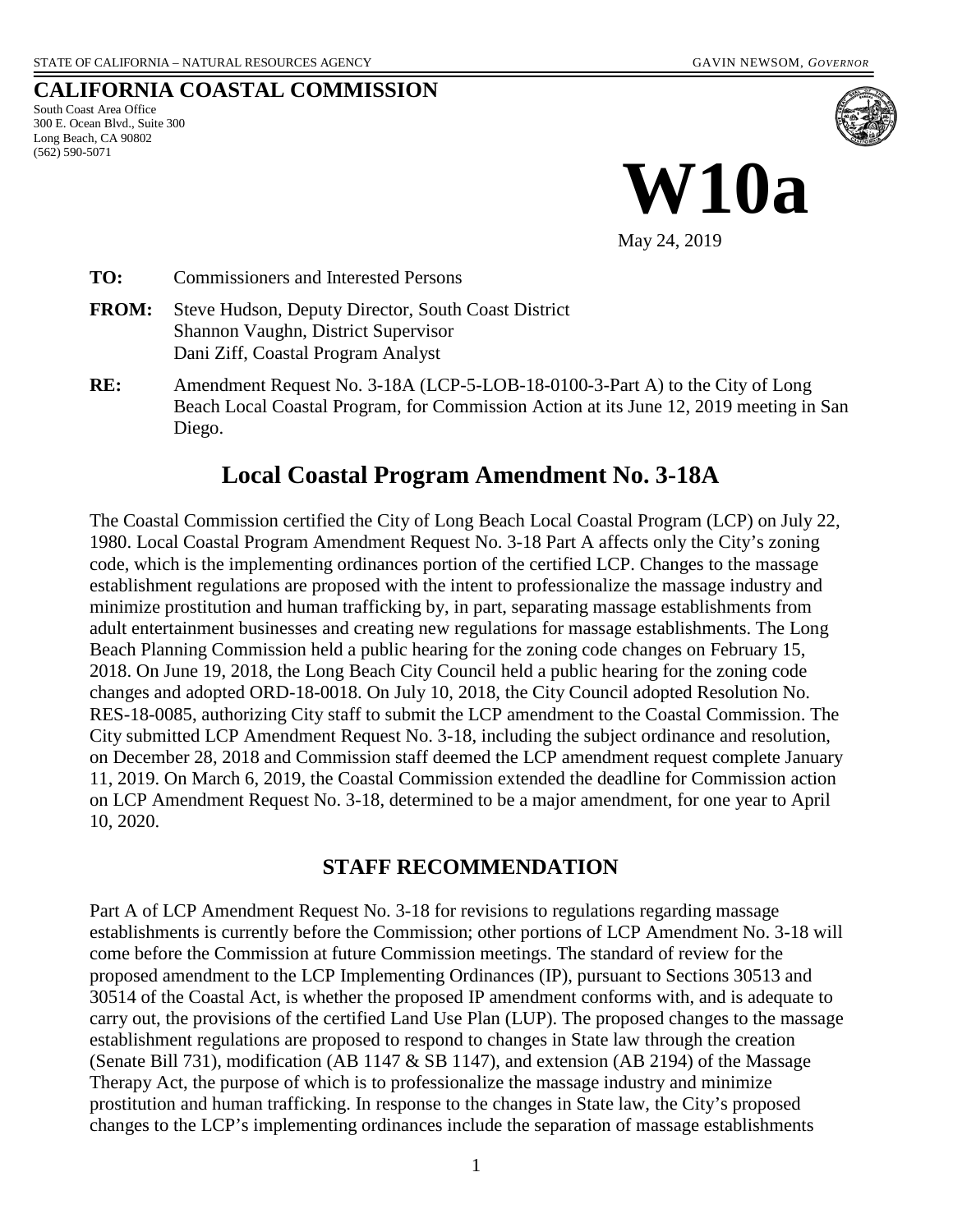City of Long Beach LCP Amendment No. 3-18A

from adult entertainment businesses and creation of new regulations for massage establishments to specify how these establishments should be sited and designed. The changes proposed by this LCP amendment will not adversely affect coastal resources and are consistent with the certified LUP. Staff is recommending that the Commission, after a public hearing, certify the LCP amendment request as submitted. The motion to accomplish this recommendation is on page two of this report.

# **I. MOTION AND RESOLUTION**

#### **Motion:**

*I move that the Commission reject Amendment No. 3-18 Part A to the City of Long Beach Implementing Ordinances as submitted by the City.* 

Staff recommends a **NO** vote. Failure of this motion will result in certification of the amendment to the Implementation Program as submitted and the adoption of the following resolution and findings. The motion passes only by an affirmative vote of a majority of the Commissioners present.

#### **Resolution to Certify the IP Amendment as Submitted**

*The Commission hereby certifies Amendment Request No. 3-18 Part A to the LCP Implementing Ordinances for the City of Long Beach as submitted and adopts the findings set forth below on grounds that the Implementing Ordinances conform with, and are adequate to carry out, the provisions of the certified Land Use Plan. Certification of the Implementing Ordinances complies with the California Environmental Quality Act, because either 1) feasible mitigation measures and/or alternatives have been incorporated to substantially lessen any significant adverse effects of the Implementation Program on the environment, or 2) there are no further feasible alternatives and mitigation measures that would substantially lessen any significant adverse impacts on the environment.* 

# **II. FINDINGS**

#### **A. Description of the LCP Amendment Request**

Long Beach LCP Amendment Request No. 3-18A would amend the City's implementing ordinances to update regulations regarding massage establishments. The proposed changes to the massage establishment zoning regulations are in response to changes in State law through adoption of the Massage Therapy Act (Senate Bill 731, effective December 31, 2014), which was modified through Assembly Bill 1147 and Senate Bill 1147 and extended through January 1, 2021 by Assembly Bill 2194. The aim of the Massage Therapy Act and the City's proposed changes to the implementing ordinances is to professionalize the massage industry and minimize prostitution and human trafficking. Thus, the City is proposing to amend its LCP to separate massage establishments from adult entertainment businesses, limit the siting of new massage establishments and provide a minimum distance between existing massage establishments and new ones, and create new requirements for massage establishments that include making the reception or waiting area visible from public view points and posting information on human trafficking resources in a visible location near an establishment's entrance. Long Beach City Council Resolution No. RES-18-0085 and Ordinance No. ORD-18-0018 adopting the proposed zone changes are included in **[Exhibit 1](https://documents.coastal.ca.gov/reports/2019/6/w10a/w10a-6-2019-exhibits.pdf)**. The proposed changes to